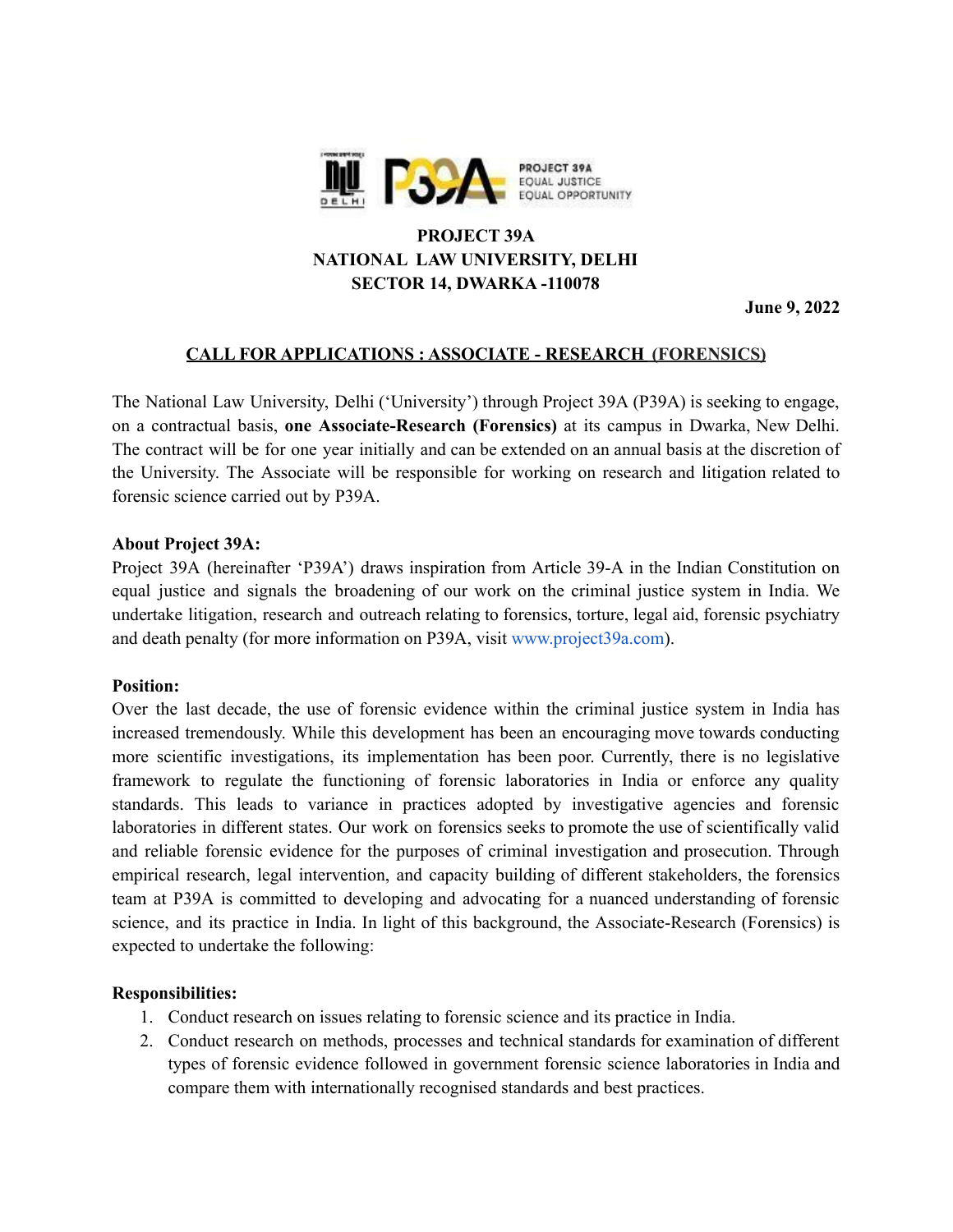- 3. Conceptualise and carry out scientific audits on the practice of different forensic science disciplines in India, including research on best practices being followed in other jurisdictions.
- 4. Participate in consultations and workshops, and develop materials aimed towards familiarising legal professionals in India with the processes and issues involved in different disciplines within forensic science.
- 5. Develop curriculums and materials for different training programs for various stakeholders such as judges, lawyers and students on different forensic science disciplines and expert evidence.
- 6. Devise strategy and arguments on cases involving forensic evidence which are handled by P39A and carry out related research.
- 7. Engage with various criminal justice system stakeholders including forensic pathologists, forensic medicine experts and forensic scientists working in government and private organisations in India.
- 8. Engage with functionaries in the central and state governments as part of the P39A's research efforts.
- 9. Work with the communications team at P39A to develop materials (articles, podcasts, vodcasts, etc) for effective dissemination of our forensic work and to create awareness about forensic practices.
- 10. Any other work that may be necessary to further the aims of the P39A.

## **Qualifications:**

- 1. Graduate with any degree in Forensic Science.
- 2. Candidates holding a masters or doctoral degree in Forensic Sciences would be preferred.
- 3. Prior experience of working with government or private forensic science laboratories or institutions, within or outside India, would be desirable.
- 4. Basic knowledge about the Indian criminal justice system would be desirable.
- 5. This is a full-time position based in New Delhi.

**Compensation:** The compensation will be commensurate with qualifications and experience.

**Application Process:** Interested persons may send their resumé and a statement of purpose, explaining their interest in working on issues relating to the practice, administration and law relating to forensic science in India and the contribution that they see themselves making through this position. The statement of purpose must not exceed 750 words.

The résumé and statement of purpose has to be sent by filling the form in the link [www.project39a.com/forensics-associate-june-2022](http://www.project39a.com/forensics-associate-june-2022) and attaching the relevant documents.

**Deadline:** Applications must reach us no later than 30 June, 2022 after which the applications will not be accepted.